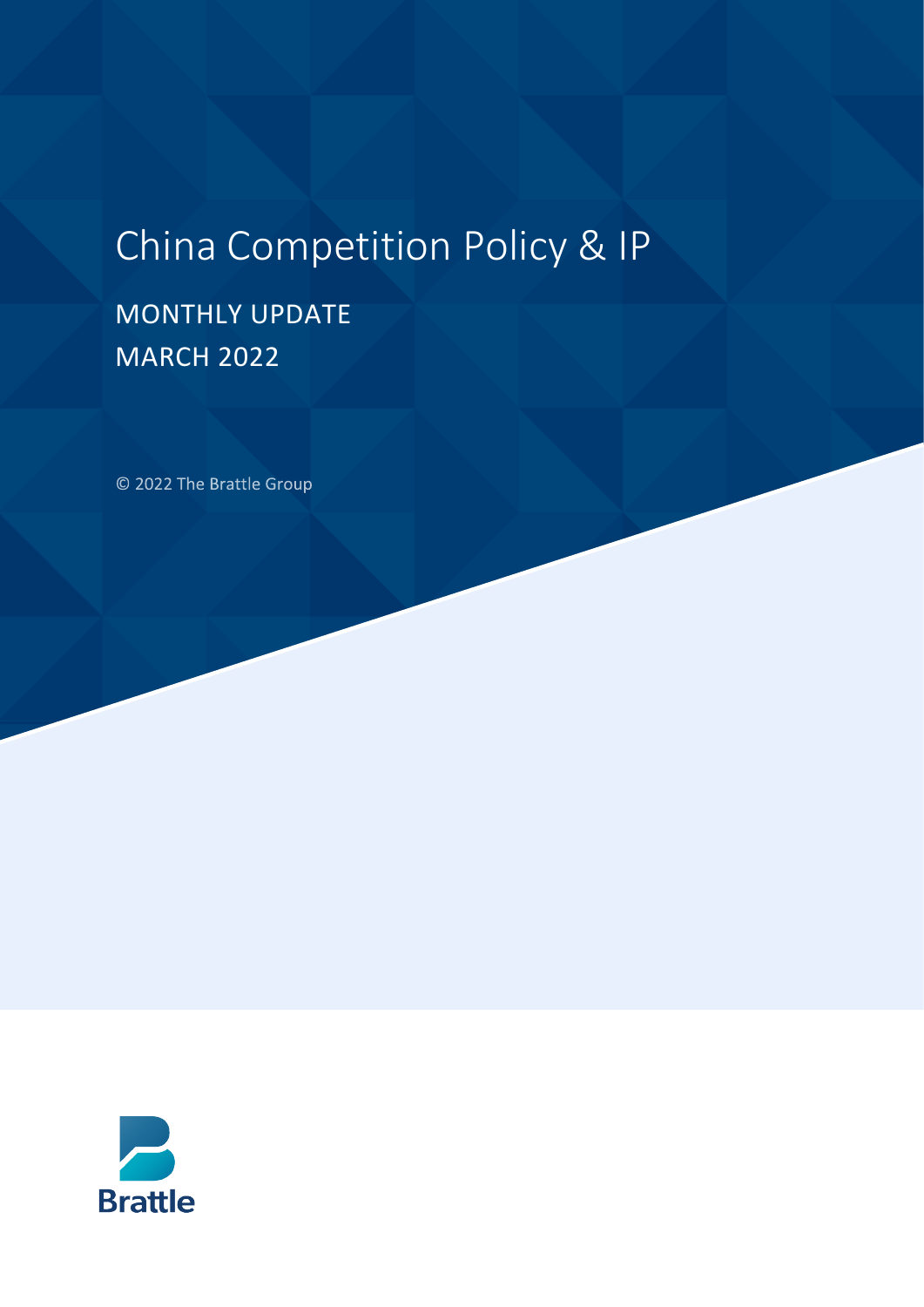#### TABLE OF CONTENTS

| SAMR and NDRC Jointly Question Commity Exchanges on Price Fluctuations 3                    |  |
|---------------------------------------------------------------------------------------------|--|
| Beijing AMR Imposes Administrative Penalty on Geistlich for Monopoly Agreements to Limit    |  |
|                                                                                             |  |
|                                                                                             |  |
| 12 Anti-Monopoly Administrative Penalty Cases Sentenced in First Instance  6                |  |
| China's First Unfair Competition Case over Intelligent Voice Command Selected as One of the |  |
| China's First Unfair Competition Case Involving VIP Membership Accounts Sentenced 8         |  |
|                                                                                             |  |
|                                                                                             |  |

#### About Brattle

The Brattle Group answers complex economic, regulatory, and financial questions for corporations, law firms, and governments around the world. We aim for the highest level of client service and quality in our industry.

We are distinguished by our credibility and the clarity of our insights, which arise from the stature of our experts; affiliations with leading international academics and industry specialists; and thoughtful, timely, and transparent work. Our clients value our commitment to providing clear, independent results that withstand critical review.

Brattle has over 500 talented professionals across four continents. For additional information about our experts and services, please visi[t brattle.com.](https://www.brattle.com/)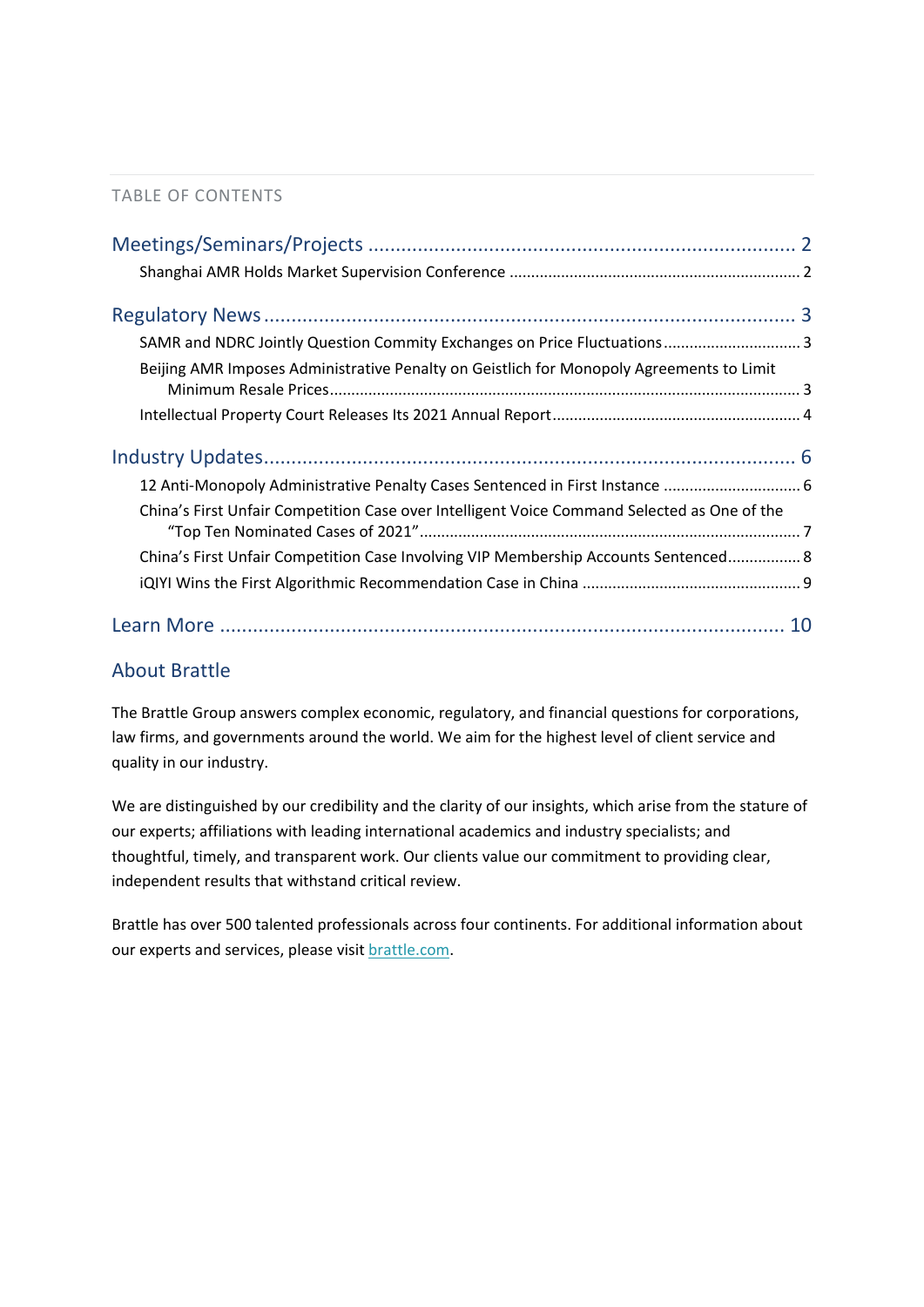# <span id="page-2-1"></span><span id="page-2-0"></span>Meetings/Seminars/Projects

### Shanghai AMR Holds Market Supervision Conference

#### **[Read the Chinese version here](https://www.zhitongcaijing.com/content/detail/656562.html)**

On February 9, 2022, the Shanghai Administration for Market Regulation (Shanghai AMR) held a conference on market supervision. The conference comprehensively summarized the market supervision work that took place in Shanghai in 2021 and outlined work priorities for 2022.

In 2021, the Shanghai market supervision system fulfilled its duties and achieved breakthroughs in the innovation of policy integration, institutional mechanisms, and regulatory methods. Notably, there were no major food and drug, special equipment, or product quality accidents throughout the entire year. Shanghai AMR played a functional, high-level market supervision role and added new impetuses to create a market-oriented, legal, and international first-class business environment.

In 2022, Shanghai AMR will continue to promote the high-quality development of industries, such as digital advertising, retail pharmacies, medical devices, and cosmetics, and implement relevant development policies and compliance guidelines. Shanghai AMR will also work to strengthen antimonopoly and anti-unfair competition enforcement to optimize the competitive market environment further.

Chen Xuejun, Director of Shanghai AMR, noted that the work of Shanghai AMR in 2022 will focus on six main areas:

- 1. Innovatively develop and expand market players;
- 2. Systematically improve market competition ecology;
- 3. Continuously prevent market security risks;
- 4. Strategically consolidate the foundation of quality development;
- 5. Holistically enhance the effectiveness of market governance; and
- 6. Adhere to strengthening the overall leadership of the Party.

It is hoped that development in these six areas will help promote and strengthen the rule of law and achieve better results in market supervision.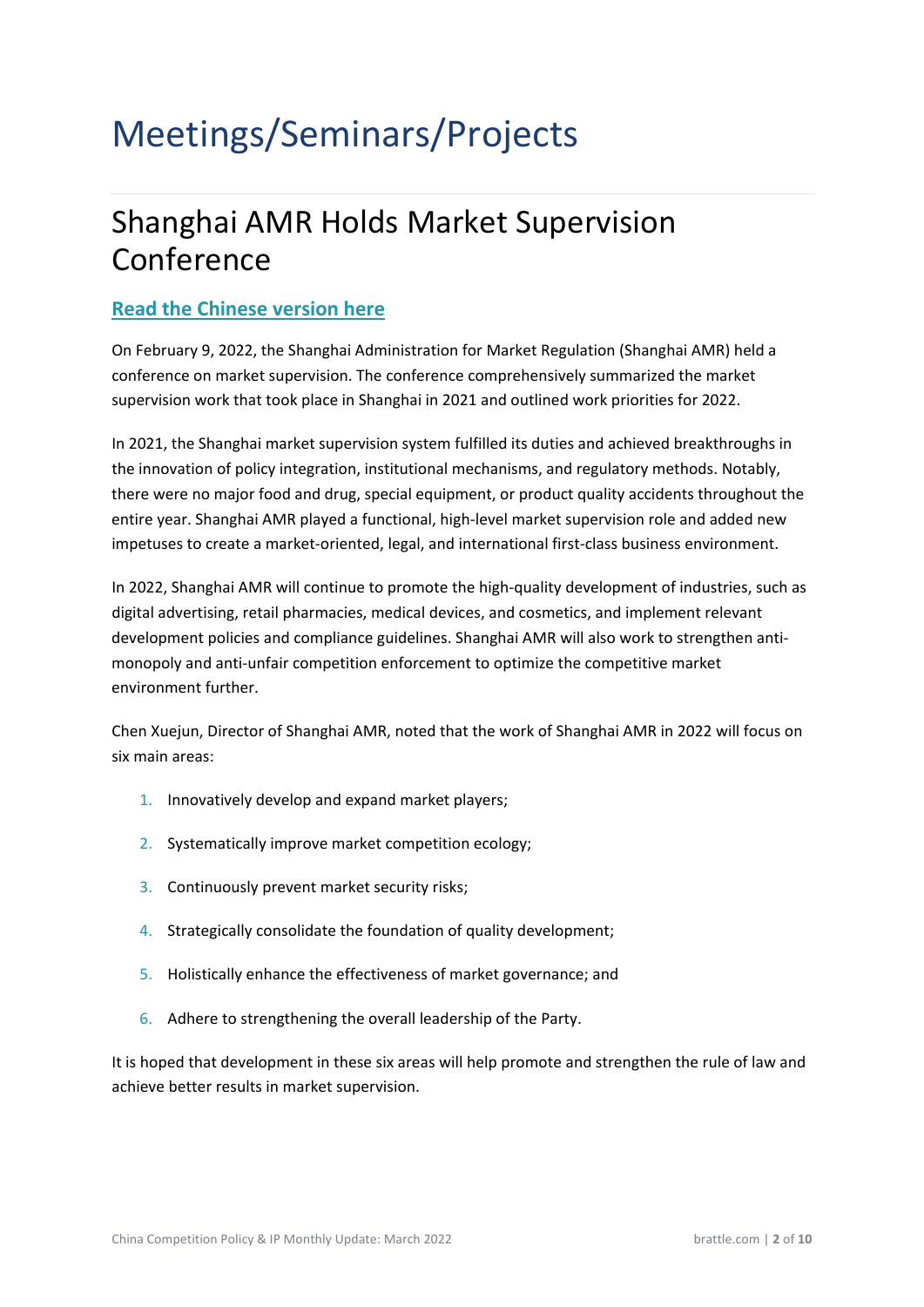### Regulatory News **\_\_\_\_\_\_\_\_\_\_\_\_\_\_**

### <span id="page-3-0"></span>SAMR and NDRC Jointly Question Commodity Exchanges on Price Fluctuations

#### **[Read the Chinese version here](https://www.samr.gov.cn/xw/sj/202202/t20220208_339594.html)**

On February 9, 2022, the State Administration for Market Regulation (SAMR) announced that, in response to the recent fluctuations in iron ore prices, SAMR's Price Supervision and Competition Bureau and the Price Department of the National Development and Reform Commission (NDRC) recently jointly questioned relevant commodity exchanges. The authorities reminded the exchanges that they must carefully verify market and price information before releasing it and provide the factual sources of the released information. The exchanges shall not fabricate and release false price information, spread false information on price increases, or implement price gouging.

SAMR and NDRC are highly concerned about the fluctuations in iron ore prices and will further monitor such fluctuations and take effective measures to ensure the stable operation of iron ore market prices. The authorities will strengthen market supervision and severely and immediately punish illegal acts, such as fabricating and disseminating information on price increases and engaging in price gouging[.](https://www.samr.gov.cn/xw/sj/202202/t20220208_339594.html)

### <span id="page-3-1"></span>Beijing AMR Imposes Administrative Penalty on Geistlich for Monopoly Agreements to Limit Minimum Resale Prices

#### **[Read the Chinese version here](https://www.samr.gov.cn/fldj/tzgg/xzcf/202202/t20220222_339877.html)**

In July 2021, Beijing AMR launched an investigation into Geistlich Trading (Beijing) Co., Ltd. (Geistlich) for its suspected monopolistic behavior of limiting the minimum resale prices of its products. On February 9, 2022, Beijing AMR issued the administrative penalty decision in the case, the first against a monopoly agreement in 2022.

According to the decision, the relevant products in this case comprise materials used in dental implants, including bone substitutes and filling materials (Geistlich Bio-Oss and Geistlich Bio-Oss Collagen) and absorbable biofilm (Geistlich Bio-Gide), all of which are Class III medical device products. The relevant geographical market in this case is the mainland China market.

From 2008 to 2020, Geistlich reached monopoly agreements with dealers to restrict the resale prices of their products. Geistlich also set up assessment and evaluation mechanisms to monitor dealers'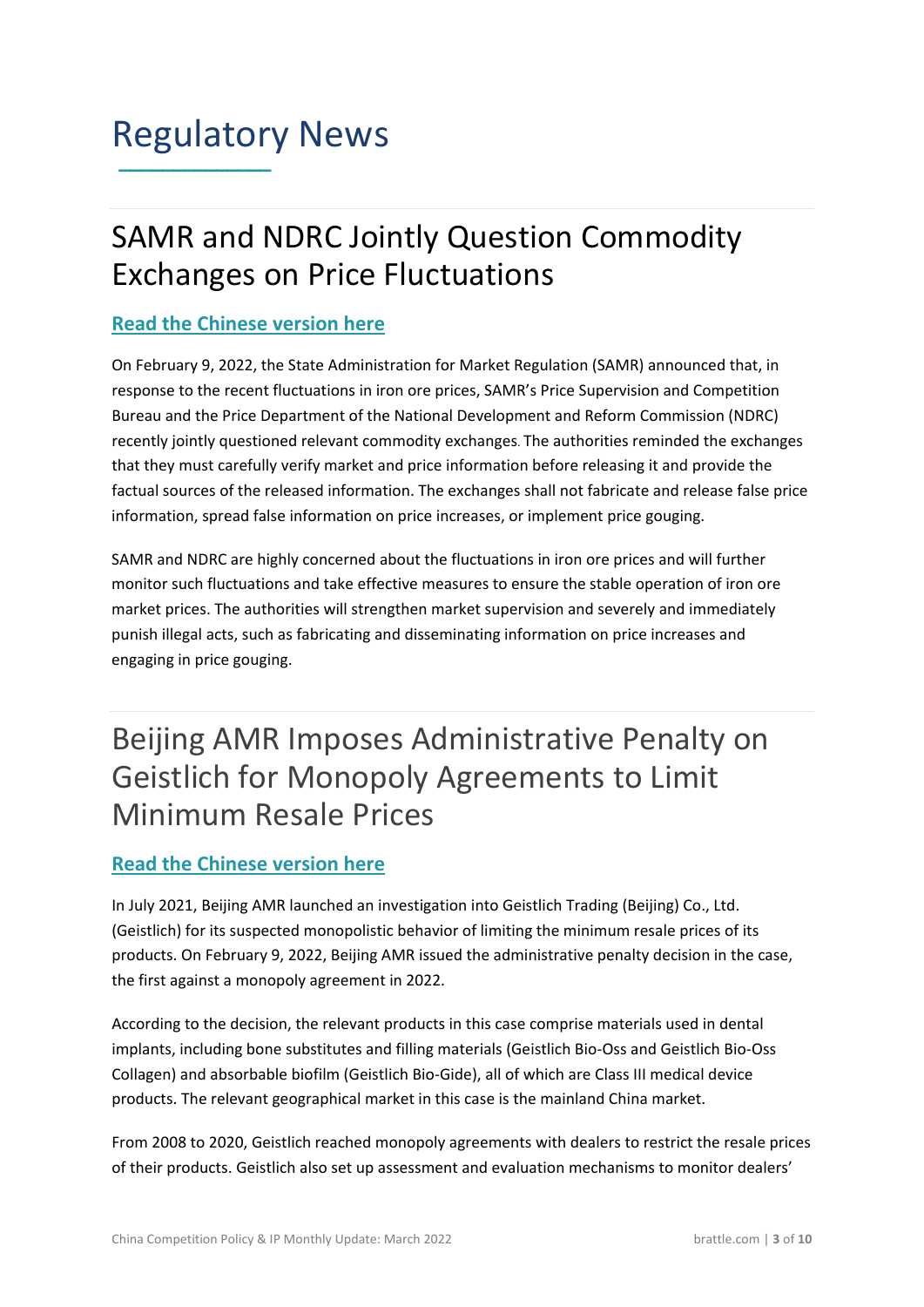implementation of the monopoly agreements, punishing the dealers who failed to implement the policy.

Beijing AMR held that the products in question are high-value, Class III medical device products, which need to be approved by the National Medical Products Administration and therefore have a high access threshold. Geistlich's price-fixing monopoly agreement excluded and restricted the price competition in the relevant market, resulting in high resale prices by dealers to hospitals for five or even ten years and harming the interests of consumers. Therefore, Geistlich was ordered to stop the illegal behaviors and fined 3% of its 2020 financial year sales, which amounted to RMB 9,123,598.

### <span id="page-4-0"></span>Intellectual Property Court Releases Its 2021 Annual Report

#### **[Read the Chinese version here](https://www.court.gov.cn/zixun-xiangqing-347361.html)**

On February 28, 2022, the Intellectual Property Court of the Supreme People's Court of China released its 2021 Annual Report.

According to the report, the court has fully utilized its advantages in centralizing the hearing of monopoly appeals and technology-related intellectual property (IP) appeals since it was founded in 2019. Over the course of 2021, the court increased judicial protection of intellectual property rights (IPRs) in key areas, such as core technologies and emerging industries, and further accentuated the effectiveness of the national-level appellate hearing mechanism for IPR cases.

The report disclosed that, in 2021, the Intellectual Property Court accepted a total of 5,238 technology-related IP and monopoly cases, with 4,335 newly received cases and 3,460 concluded ones, representing a closing ratio of 79.8%. Compared to 2020, the number of new cases received by the court increased by 1,158, or 36.4%, and the number of concluded cases increased by 673, or 24.1%.

The report highlights four themes from the collective cases in 2021:

- 1. **The number of both civil and administrative substantive cases has continued to grow.** The court received 2,569 new civil substantive cases of second instance, representing an increase of 620 cases, or 31.8%, as compared to last year. The court received 1,290 new administrative cases of second instance, representing an increase of 620 cases, or 92.5%, compared to last year.
- 2. **Cases have involved an increasingly extensive array of emerging industries.** New types of disputes proliferated at an accelerated rate, with over a quarter of the cases in 2021 involving emerging industries, such as new-generation information technology, biomedicine, high-end equipment manufacturing, energy conservation and environmental protection, or new materials and new energy.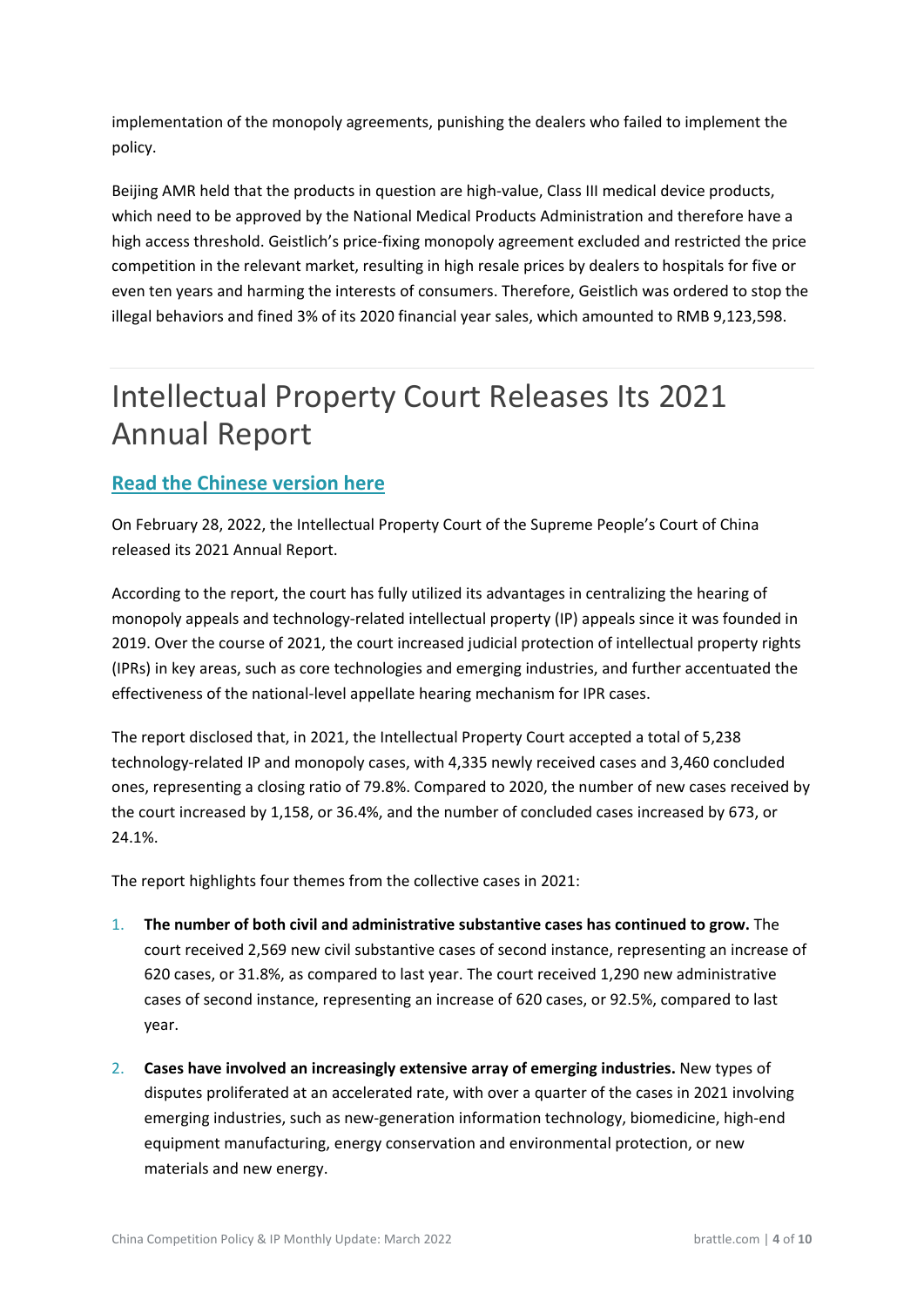- 3. **The international character of litigation has become more pronounced.** The number of foreign-related cases handled by the courts continued to grow rapidly, with domestic litigation intertwined with foreign litigation in some cases. The role of intellectual property as a strategic resource for national development and a core element of international competitiveness became increasingly prominent.
- 4. **The geographical origin of cases has become more diversified**. Cases are mostly concentrated in economically developed and industry-intensive regions, with more than half of the cases received by the court from the three IP courts in Beijing, Shanghai, and Guangzhou. However, a growing number of cases are originating in central and western regions, such as Zhengzhou, Chengdu, and Wuhan.

The report revealed that the proportion of civil cases in disputes over monopoly agreements – especially horizontal monopoly agreements – has seen an increase. These cases covered industries such as information and communication technology, driver training services, and fire testing services, some of which also involved industry associations. The court supported monopoly agreement allegations in multiple cases, which highlights a clear attitude towards increased judicial anti-monopoly efforts.

The report also notes that monopoly-related administrative cases are beginning to enter court proceedings, and that there has been an increase in civil antitrust cases involving foreign parties. Moreover, antitrust issues have been greatly intertwined with intellectual property issues. Such cases involve abuse of dominant market position concerning patents and horizontal monopolistic agreements.

The report highlights the court's successes and advancements in 2021. In terms of innovation protection, the court has scientifically delineated the boundaries of rights in various cases, reasonably balanced the interests of all parties, and fully utilized the function of intellectual property adjudication in stimulating scientific and technological innovation and maintaining fair competition.

Concerning the trial mechanism, the court has made continuous efforts to reform and improve the litigation mechanism, promote the unification of adjudication standards, enhance the mechanism of hearing new types of cases, and make full use of the construction of intelligent courts to improve judicial efficiency.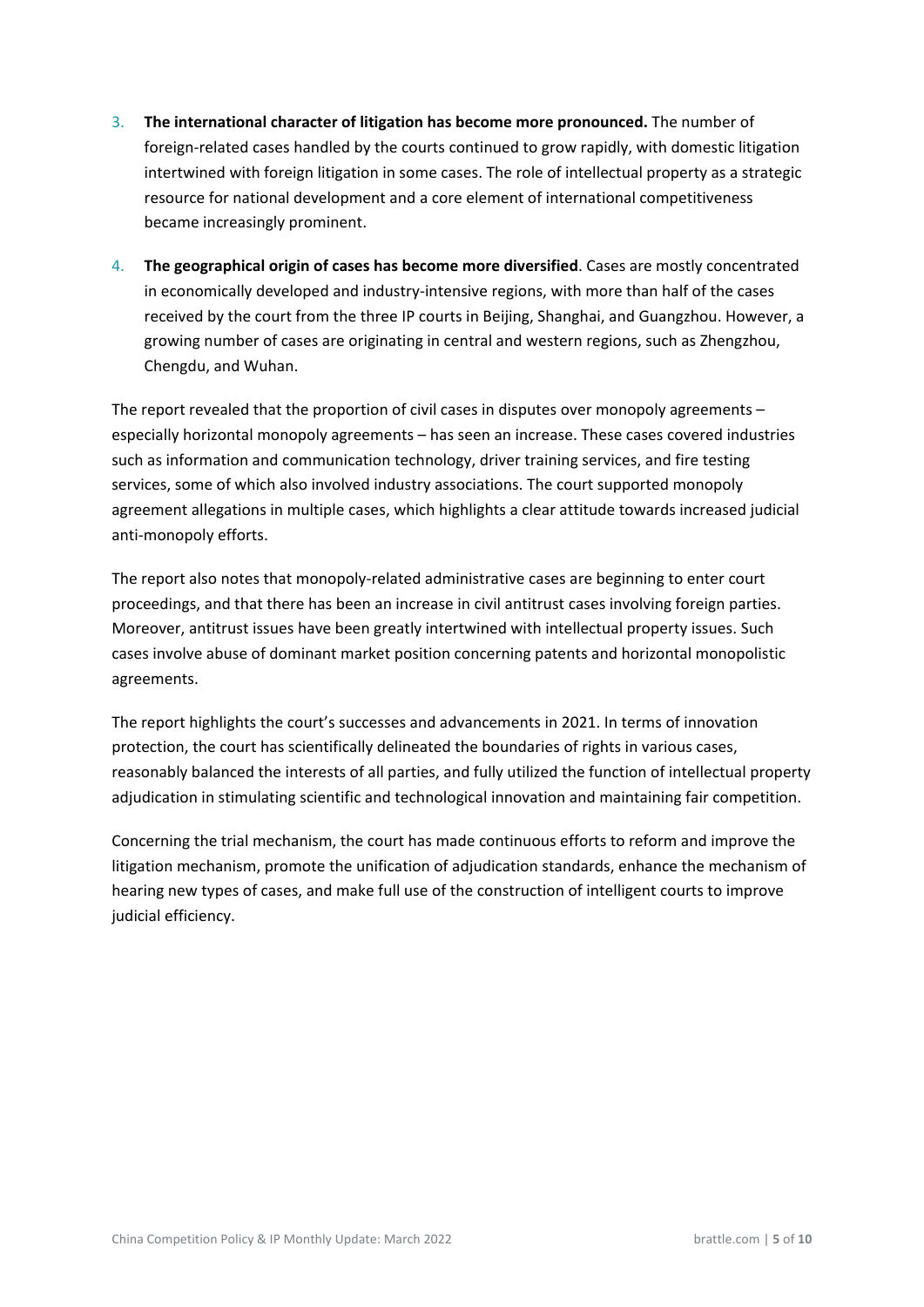## <span id="page-6-1"></span><span id="page-6-0"></span>Industry Updates

### 12 Anti-Monopoly Administrative Penalty Cases Sentenced in First Instance

#### **[Read the Chinese version here](http://www.hicourt.gov.cn/preview/article?articleId=7579af89-6b60-44a6-8e68-1c06445d78f3&&siteId=f7afc746-8577-4cd4-a410-884027df5bab)**

On February 9, 2022, the Hainan Free Trade Port Intellectual Property Court issued a public judgment on 12 anti-monopoly administrative penalty cases. The plaintiffs in the cases were 12 fire safety inspection companies, including an engineering company in Hainan, and the defendant was the Hainan Administration for Market Regulation (Hainan AMR). The court ruled to maintain Hainan AMR's original administrative penalty decisions and reject the plaintiffs' request to revoke the penalty.

On November 19, 2020, the defendant Hainan AMR found that the 12 companies had reached and implemented monopoly agreements with one another and with other competitors to fix the price for fire safety inspection services. Hainan AMR therefore imposed administrative fines on each of the 12 companies, amounting to 1% of their respective 2018 annual operating revenues. The plaintiffs disagreed with this administrative penalty decision and filed administrative lawsuits requesting the penalty decision be revoked.

The dispute between the plaintiffs and the defendant focused on whether the agreement to fix the minimum price of fire safety inspections was a monopoly agreement, as well as whether the base of the penalty fine was the entire business income of the previous year or if it was just the sales of each company's fire safety inspection business. The Hainan Free Trade Port Intellectual Property Court ruled that the agreement was a monopoly agreement with a fixed minimum price and clarified that the "previous year's sales" in the penalty provision should be understood as all sales, not sales of the companies' fire safety-related businesses alone. Therefore, the penalty made by Hainan AMR was within the statutory range of the anti-monopoly administrative penalty.

This was the first batch of administrative litigation cases accepted since the official opening of the Hainan Free Trade Port Intellectual Property Court on December 31, 2020. This public sentence has the effect of increasing judicial openness and interpreting the law on a case-by-case basis.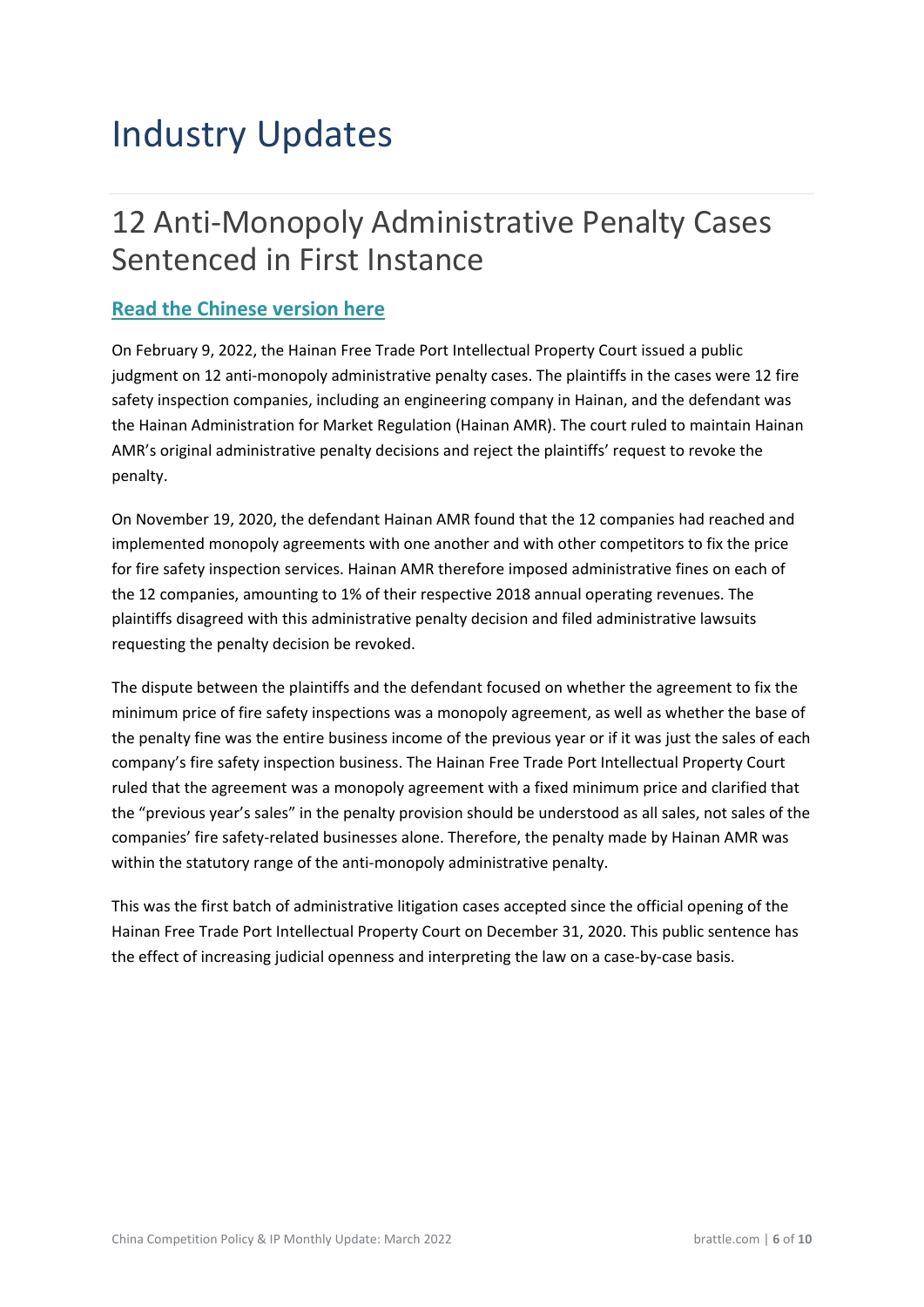### <span id="page-7-0"></span>China's First Unfair Competition Case over Intelligent Voice Command Selected as One of the "Top Ten Nominated Cases of 2021"

#### **[Read the Chinese version here](https://www.thepaper.cn/newsDetail_forward_16426623)**

On January 22, 2022, the Supreme People's Court and the China Media Group jointly announced the results of the "Top Ten Nominated Cases of 2021 for Promoting the Rule of Law in the New Era," in which China's first unfair competition case regarding intelligent voice command was selected as the top case by voters.

The plaintiff in this case is Baidu Online Network Technology Co., Ltd. (Baidu), the developer and operator of the smart speaker Xiaodu. The defendant, Beijing Zile Technology Co., Ltd. (Zile Technology), produces and sells a similar smart speaker, Duyaya. Zile Technology uses "Xiaodu" to refer to its product in promotional content and even uses the same voice command – "Xiaodu Xiaodu" – to activate the machine. Due to this, Baidu filed a lawsuit against Zile Technology for suspected unfair competition.

The case was heard by the Haidian District People's Court of Beijing. The court held that, after being widely used and promoted by Baidu, "Xiaodu" is a trading name with a certain influence, as stipulated in the Anti-Unfair Competition Law. As a specific voice command, "Xiaodu Xiaodu" has also established a clear and stable connection with Baidu and its products, and has high popularity and influence.

Considering the fact that "Xiaodu" and "Duyaya" are similar products in terms of functions, target audiences, and sales channels, the court determined that – since Zile Technology's conduct was subjectively malicious and objectively confusing to the relevant public – the alleged conduct constituted unfair competition. The court ruled that Zile Technology shall eliminate the negative influence, and compensate Baidu for economic losses of RMB 500,000 and reasonable expenses of RMB 50,000.

The ruling is timely given the urgent need to protect the rights and interests of operators in the innovation and development of artificial intelligence products. It thus has exemplary significance in regulating the market order of artificial intelligence products and curbing malicious behaviors.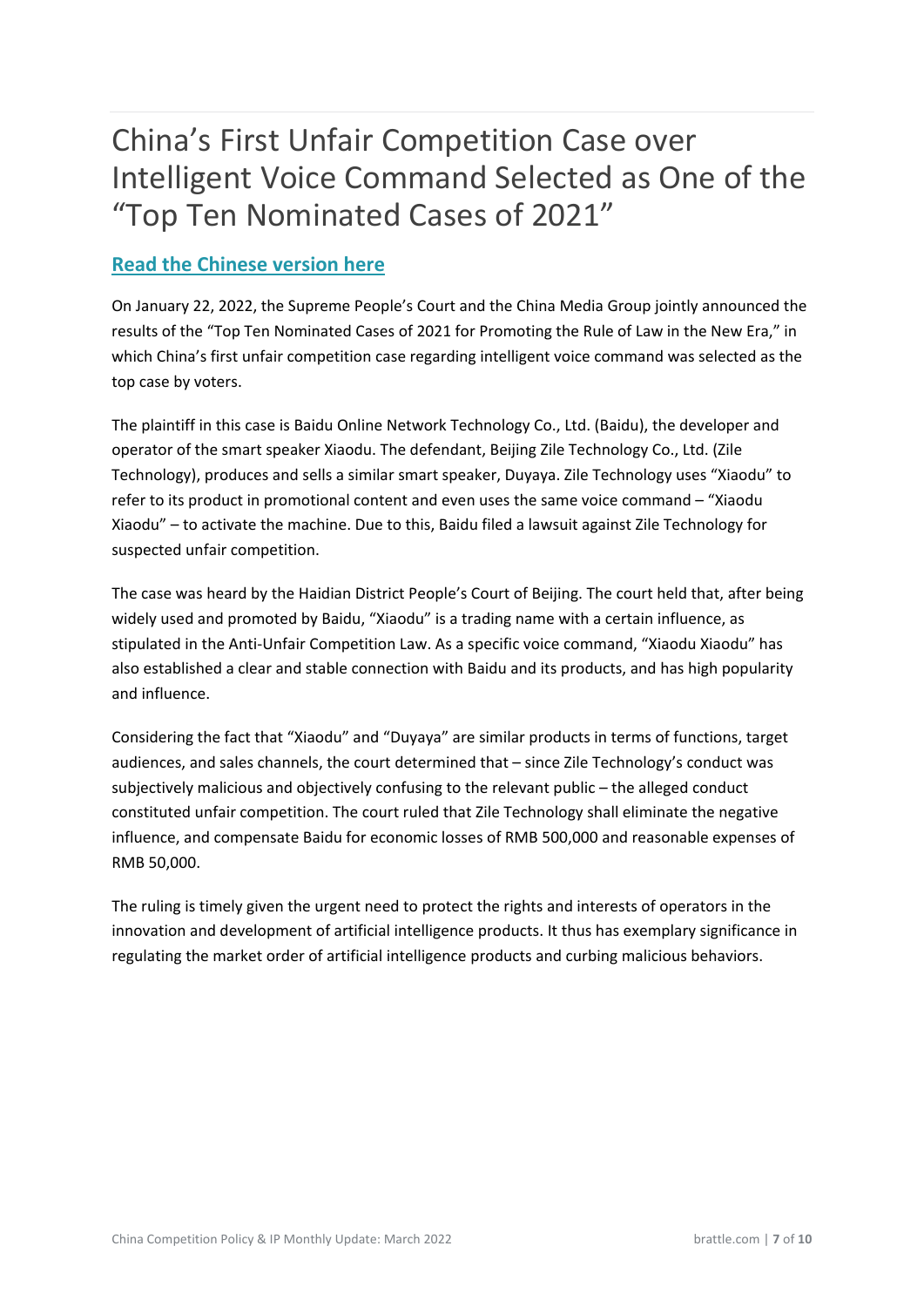## <span id="page-8-0"></span>China's First Unfair Competition Case Involving VIP Membership Accounts Sentenced

#### **[Read the Chinese version here](http://www.zggpjz.com/keji/shuju/8339.html)**

On December 3, 2020, the Haidan District People's Court of Beijing announced its final ruling of the second instance in the unfair competition dispute between plaintiff Shenzhen Tencent Computer Systems Co., Ltd. (Tencent), and defendants Beijing Zhuoyi Xunchang Technology Co., Ltd. (Zhuoyi) and Jiangsu Liebao Network Technology Co., Ltd. (Liebao). This judgment was published on the official website of China Judgments Online in February 2022.

Tencent, operator of Tencent Video and Tencent Sports, claimed that the revenue gained from membership management mode and the paid VIP mode on the two platforms is the main driver of the company's video business income. However, Liebao set up a specific area in Uhaozu, its Android mobile application software, and its website to provide users with rental services for content that is supposed to only be accessible to those with VIP memberships to Tencent Video, Tencent Sports, and Tencent Sports Premium. Such conduct seriously damages Tencent's membership management system and constitutes unfair competition. Zhuoyi, meanwhile, was aware of the aforementioned infringement, but nonetheless made the Uhaozu app available for download in its Wandoujia app store, which also constitutes unfair competition.

The defendant Liebao argued that Uhaozu is only a trading platform for merchants to publish their goods. As a platform service provider, Liebao does not have a competitive relationship with Tencent Video's paid membership system. The other defendant, Zhuoyi, argued that the content at issue is released by the developers themselves and, as a free distribution platform, Wandoujia has no subjective fault.

Tencent proposed three methods to calculate damages. The first was to calculate Tencent's loss of available benefits based on the recent number of positive reviews on the three types of Tencent VIP memberships on the defendant's platform, the monthly unit price of membership, and the duration of the infringement. The second was to calculate Tencent's actual loss based on the number of downloads on the defendant's platform and the rental price of the three types of Tencent VIP members. The third was to estimate the loss based on 1% of the licensing fees in the six authorization contracts submitted by Tencent, resulting in an estimate of RMB 10 million. Accordingly, Tencent asserted that its economic loss in the case should be RMB 4 million.

The Haidian District People's Court of Beijing held that both Liebao and Tencent are competing for user traffic, and Liebao's behavior affects Tencent's interests. Thus, Liebao and Tencent have a competitive relationship. Moreover, Liebao's conduct harmed the legitimate rights and interests of Tencent, causing a reduction in Tencent's trading opportunities, which constitutes unfair competition. No evidence shows that the other defendant, Zhuoyi, participated in the conduct at issue. Therefore, the court ruled that Liebao shall publish a statement to eliminate the impact of the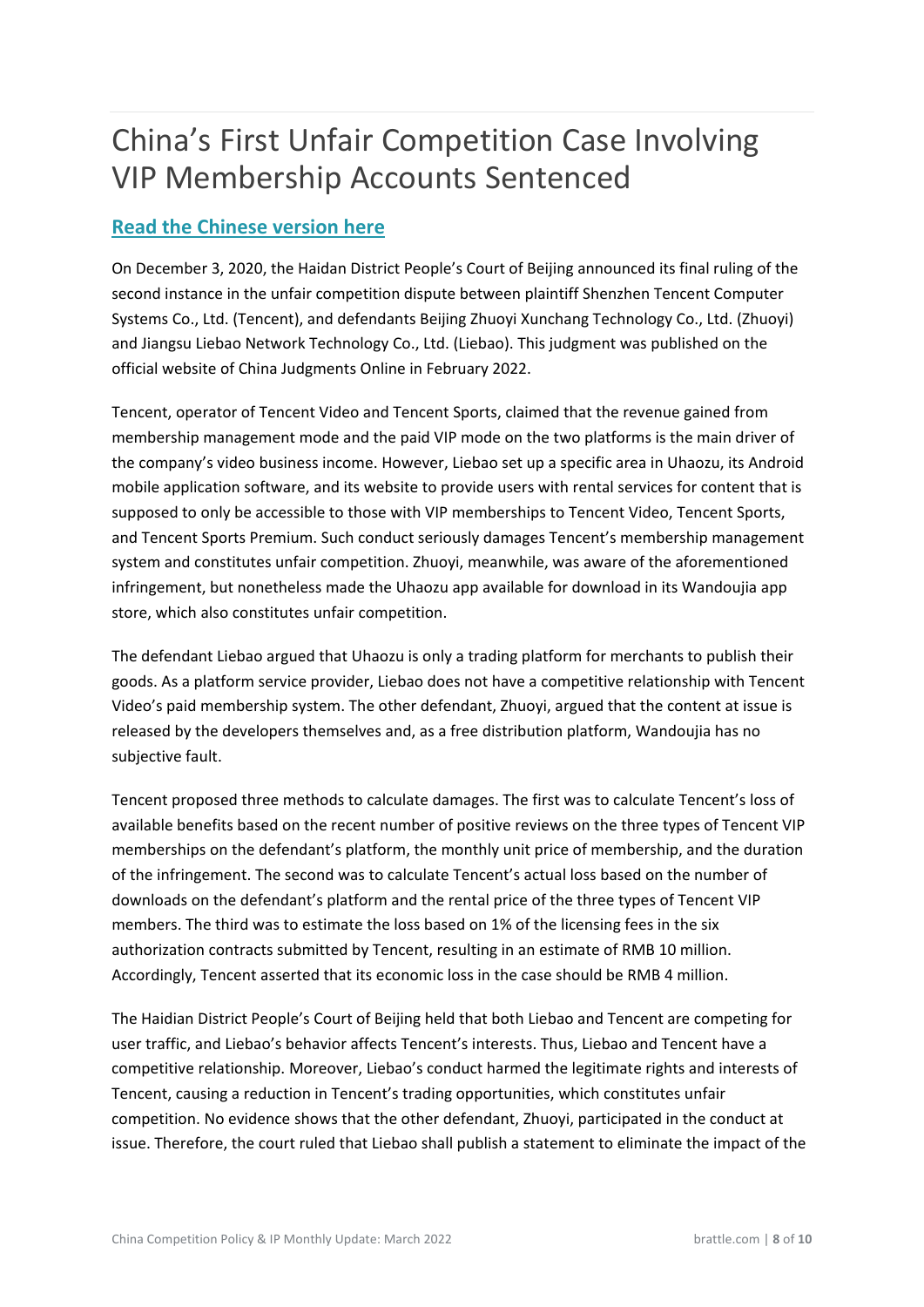<span id="page-9-0"></span>unfair competition, and compensate Tencent for economic losses of RMB 1 million and reasonable expenses of RMB 50,000.

### iQIYI Wins the First Algorithmic Recommendation Case in China

#### **[Read the Chinese version here](https://new.qq.com/omn/20220126/20220126A000RH00.html)**

In September 2018, iQIYI Technology Co., Ltd. (iQIYI) filed a lawsuit against Beijing ByteDance Technology Co., Ltd. (ByteDance) for infringing the information network dissemination rights of the television series *Story of Yanxi Palace*. It is the first infringement case involving algorithmic recommendations in China. On December 31, 2021, the Haidian District People's Court of Beijing made a judgment in the case and recently disclosed the decision.

The plaintiff in the case, iQIYI, is the operator of the online video platform of the same name, which has the exclusive worldwide rights to broadcast the popular drama *Story of Yanxi Palace* on the internet. During the period when *Story of Yanxi Place* was exclusively broadcast on the iQIYI platform and gained a wide viewership, ByteDance – without authorization – disseminated and recommended short videos featuring content from the television series. Users uploaded these videos to ByteDance's Toutiao platform and obtained high view counts. Due to this, iQIYI argued that ByteDance failed to fulfill its duty of reasonable care as the company was either aware of or should have known about the infringing content and thus infringed iQIYI's exclusive rights to disseminate *Story of Yanxi Place.*

To address the company's losses, iQIYI submitted an economics report from which was constructed a consumer behavior model to quantify the damages. The report estimates that the infringement caused the iQIYI platform to lose between approximately 4.88 million and 10.44 million users, resulting in a revenue loss of between RMB 57 million and RMB 140 million. In addition, iQIYI also estimated the relevant illegal gain from advertising by ByteDance based on five different calculation methods, ranging from RMB 34.3 million to 91.2 million. Therefore, iQIYI requested ByteDance to pay compensation for economic losses of RMB 29.216 million and expenses for the maintenance of rights of RMB 784,000.

In response, ByteDance argued that the short videos at issue were uploaded by users and that ByteDance only provided an information storage service. As an internet technology company, ByteDance believed it had fulfilled the duty of reasonable care and did not have any subjective fault for infringement.

The court found that ByteDance had sufficient conditions, capacity, and reasonable grounds to know that many of Toutiao's users had committed the infringing acts. Moreover, ByteDance not only provided information storage space services but also provided algorithmic recommendation services – namely information flow recommendation services – and, therefore, should have more duty of care to its users' infringing acts. In this case, the impact of the infringement by Toutiao's users had